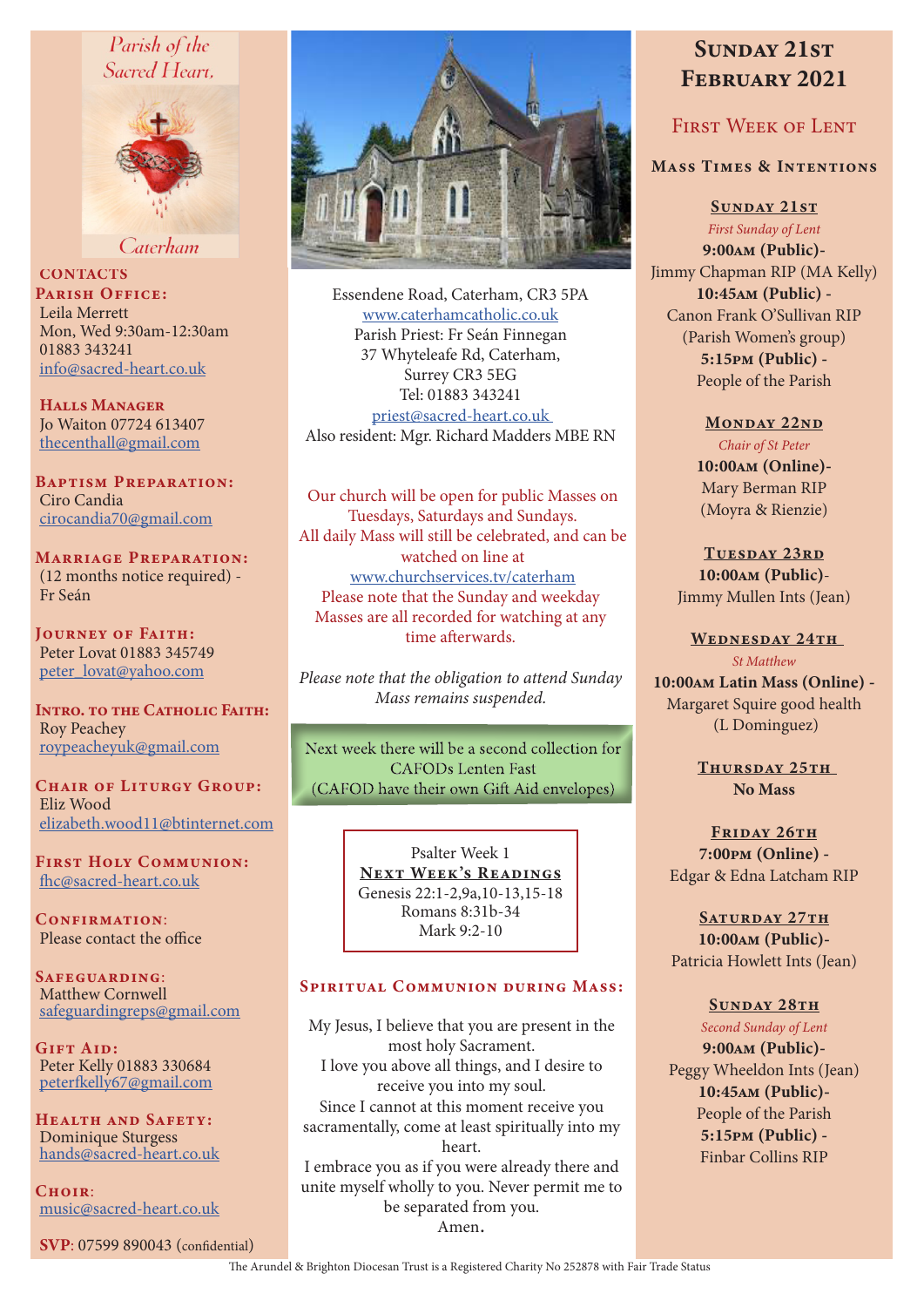Your Prayers are requested for the following people who are ill or housebound: Jimmy Mullen; Eileen, Mel & Rose Lattimore; Bryan Smith; John Gilford; Tabitha Harrison; Joe Kelly; Charmaine Wise; Richard Sowa; Val Williams; Emma Newton; Charley Lunn; Ursula Koh; Riche Ahearne; Enny Martin; Fr John Hartley; Maribel Chambers, Patricia Howlett, Reef Albert, Peggy Wheeldon, John Monk, Liz Leake, Sandra, Pascal Périssat, Holly Osman, Edmond Kelly, Julian Gavin, Emma Cook, Susie, Shirley Clarke, Colin Fields & Mary Power.

### LENT GROUP AT THE U.R.C.

As usual, the URC have scheduled a Lent Group for 11a.m. on a Thursday, and have invited members of the Sacred Heart Parish to join them after Mass. This year, it will be via Zoom. The title of the course is 'Caring for Creation'. Please contact either Peter Lovat (peter\_lovat@yahoo.com) or Julian Thomas (jpthomas@ntlworld.com).

#### JOURNEY OF FAITH

Oh dear! Another boring lockdown Wednesday! Why not join us at Journey of Faith for a lively discussion? Topic: Journey of Faith Time: Feb 24, 2021 08:00 PM London

Join Zoom Meeting https://us02web.zoom.us/j/6986253866 Meeting ID: 698 625 3866

#### **MADABA**

Fr Sean announced at Masses last Sunday that Lenten Alms collected this year will be forwarded to Fr Firas in Madaba. Contributions will support his efforts to supply food for the poor and unemployed in his parish and the needy Iraqi refugees in Madaba.

There will be a basket for contributions in the porch after all public Masses, please have your donation to hand as you pass the basket to allow the flow of movement. Donations may also be made in an envelope posted through the parish office door. Please mark the envelope 'MADABA' and add your weekly collection number if you wish to gift aid the donation. Cheques need to be made payable to The Sacred Heart Parish. An initial contribution of  $\text{\pounds}2000$  was sent to Fr Firas last week.

Please pray for the recovery of Fr Firas' brother who is seriously ill in hospital due to kidney failure. Fortunately Fr Firas has been permitted to visit him in spite of the current covid restrictions.

## INVITE

Bishop Richard encouraged us to take part in the programme INVITE during Lent. There are a few places left. Apply immediately to get your place. 800 places have already been taken. What's involved?

Each Monday during Lent an episode of Invited will be premiered on the diocesan website and across our social media channels (Facebook, YouTube and Twitter). Each episode will contain teaching and testimony on a particular aspect of that week's theme, with time for prayer and reflection.

Each Thursday (7.30pm - 8.45pm) we will explore the content of Monday's episode during an online meeting, also reflecting on the readings for the upcoming Sunday.

Getting involved and signing up: our Thursday evening meetings will be held on Zoom. Attendees can register: https:// abdiocese.churchsuite.com/events/zainie6k. Under 18s are very welcome but do need to notify us of their age as part of the registration process, so that we can make sure the appropriate safeguards are in place.

Scripts for the episodes and the reflection questions will be available to print for anyone who is not able to join us online. To find out more contact our Formation Team; E: invited@abdiocese.org.uk

# Act now and stop 'DIY ' abortions being made permanent

As you are likely already aware, the UK Government has temporarily allowed home abortions.

Since home abortions were temporarily allowed, as has been reported extensively in the media, a number of significant problems have put the lives and health of many women in danger.

The UK Government has launched a consultation on whether to make permanent the current temporary arrangement allowing 'DIY' home abortions. The consequences of this measure would be devastating to the care and protection of both unborn babies and their mothers. It is vital that as many people as possible take part to ensure the voices of the most vulnerable are heard.

Right To Life UK has set up an easy-to-use tool on their website that makes it simple to complete your submission. If you would like to take part and make a submission to this consultation before it closes at 11:59pm on 26 February 2021,

# you can do so by visiting the link below. It only takes 2 minutes! https://righttolife.org.uk/ukconsultation

### WEEKLY OFFERING

If you would like to make your weekly offering (though of course there is no obligation or expectation to do so), you are welcome to save it up until you are able to come to Mass, or you may put your envelope through the Parish Office door. Alternatively, you can donate online. This donation page works across browsers, on mobile, desktop and tablet devices. https://portal.mydona.com/assets/webPay/index.php?cid=27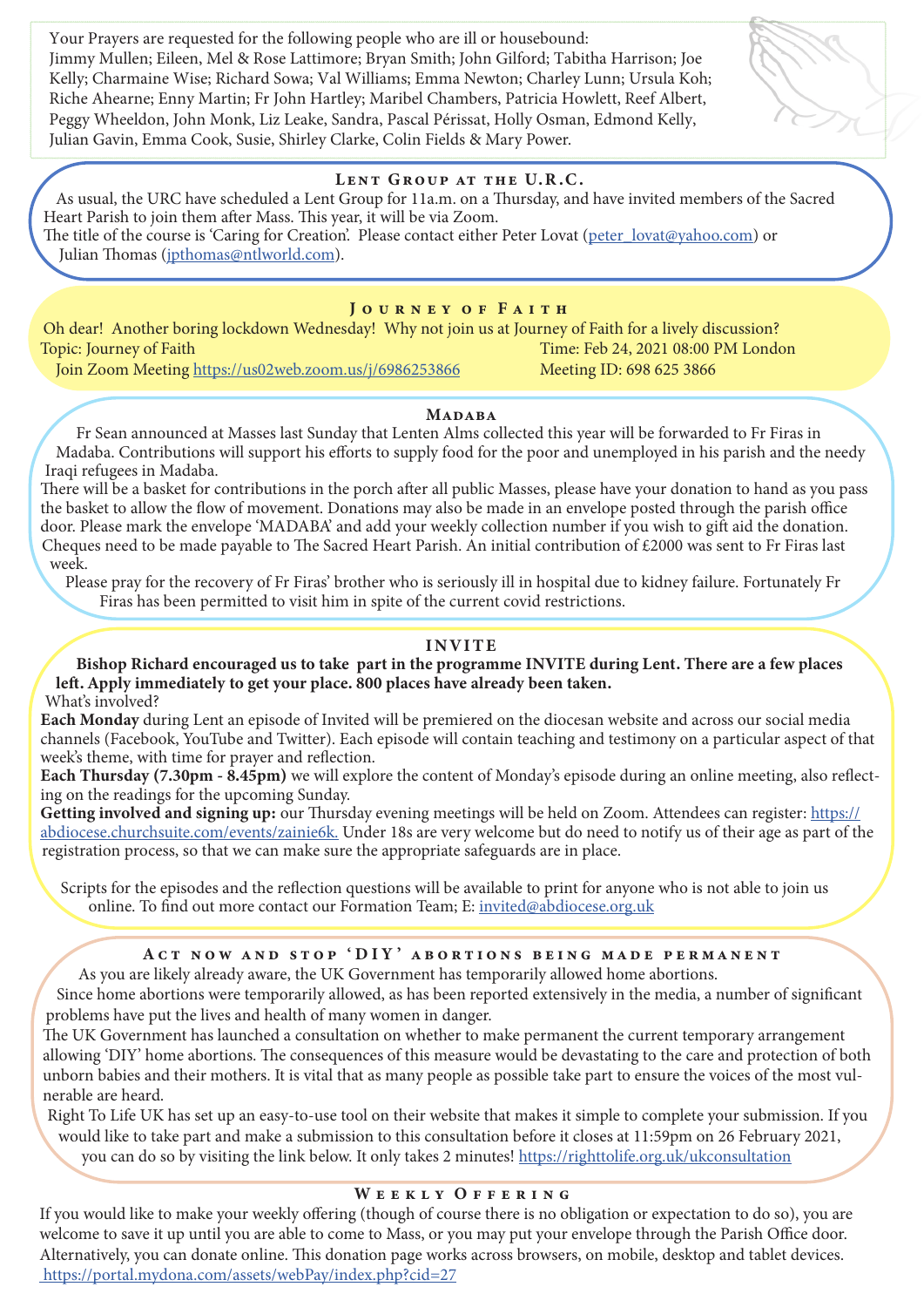

Please remember in your prayers the soul of Jane Hill RIP who passed away recently. Her family thank you all for your prayers.

May her soul rest in peace.

### Bidding prayers

We pray for all who have no access to clean, fresh water - because of poverty, the climate crisis, or conflict. May God grant them, and all of us, the courage and perseverance to tackle both the immediate problem and its causes. Lord, in your mercy...

We pray for all those in need of healing; may God grant them peace, comfort and the joy of receiving compassionate care from healers who are themselves respected and valued. Lord, in your mercy...

# WHEN I AM WONDERING WHAT TO DO IN LENT

Father this year I thought that, instead of giving up something, I`d write a list for Lent. In these actions may I be better prepared to journey to Easter and to share in the pattern of your son's death and the glory of his resurrection. In these humble gestures may my love of you and my love of neighbour become entwined and United. This Lent, open my heart to recognize that I'm best placed to serve you when I'm serving others.

This Lent, Father, give me the grace to: [amend as appropriate]

- o Choose a virtue, stick it on the fridge and pray for it each time I see it.
- o Pray once a week for someone I'm struggling to like.
- o Admit to sin I have committed and seek your healing
- o Take myself less seriously at work.
- o Give the money I would have spent on an evening out to charity.
- o Say "thank you " in prayer for something I take for granted
- o Contact a person who lives alone.
- o Listen generously [properly] to someone, without interrupting.
- o Reduce the waste I create and the mess I make.
- o Tell someone about your unconditional love for them.

Father, these are just small steps in the right direction... homeward bound. By your grace give me the courage to start and to journey onwards, building with your Son the Kingdom he spoke of.

Amen

3

*From:* At your Side*. A book for those who pray, those who want to pray and those who lead prayer – available from the Parish Shop.*

### C h u r c h o p e n i n g

In summary for the Safety of all parishioners:

Unique track and trace household number required for admission to the church (email the parish office before arriving at Mass to obtain your unique number info@sacred-heart.co.uk. It will not be possible to register on the day. Although we have a government QR code this is not sufficient for parish entry.



Temperatures to be taken before entry

Everyone to sanitise hands immediately after entry

2 metre distance from all other parishioners to be maintained



The directions of our stewards to be followed at all times



Please avoid visiting the parish office if you can. Please email where possible. Parish staff will work from home on occasion and may not be available.

On the days where there is no public Mass, Fr Seán would like to invite the donor of Mass intentions to attend Mass on their own (max 6 in the same household/bubble). Please contact the office if you would like to attend Mass for your intention so that arrangements can be made for access.

*Please note the Parish has made every effort to enable social distancing in the Church and pews are positioned to enable Parishioners to be seated at a distance of 2 metres. COVID-19 is highly contagious and is known to spread mainly from person-to-person contact. By attending the Sacred Heart, you agree to abide by the procedures established by the Parish to protect Parishioners and Volunteers.*